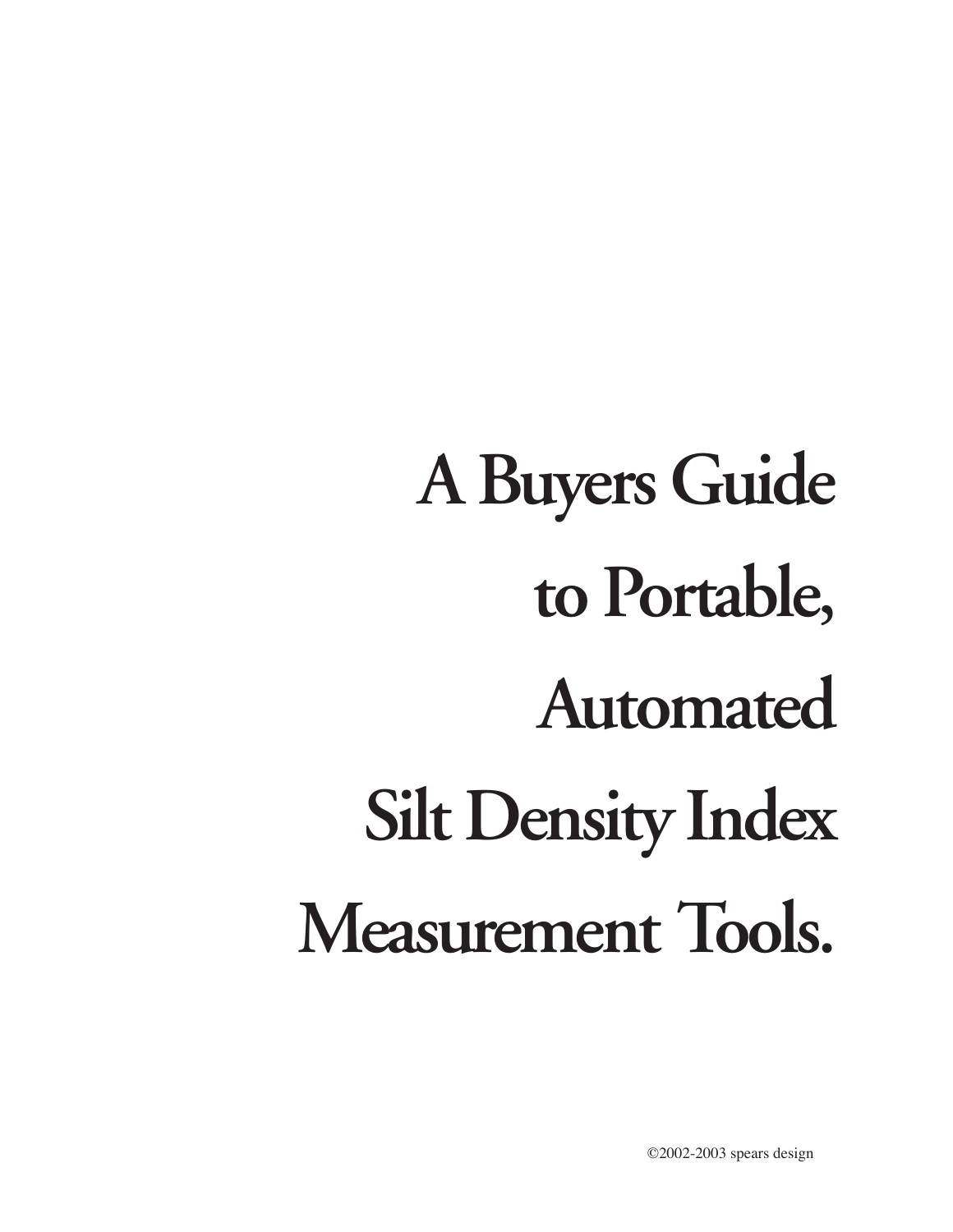## **Table Of Contents**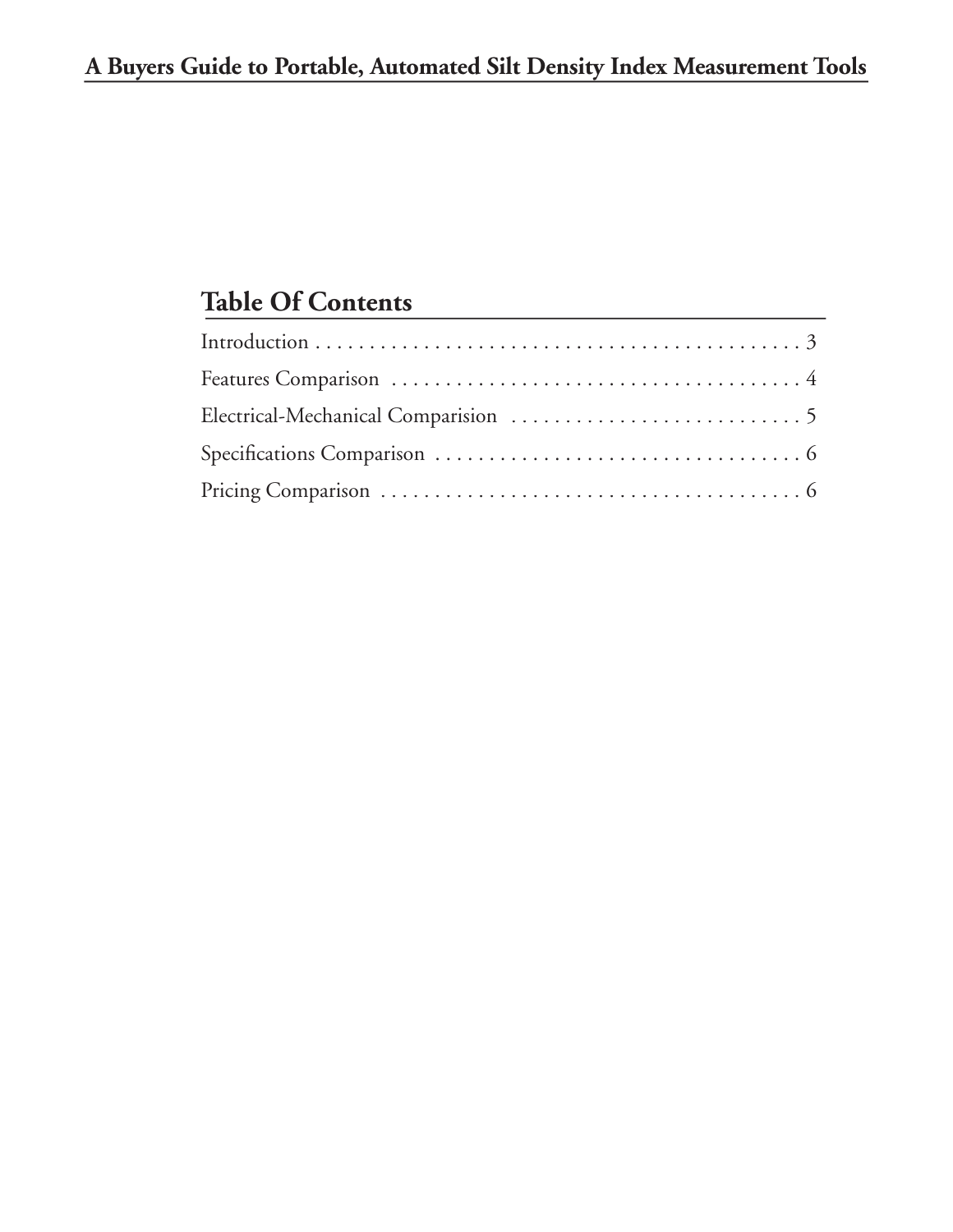# **Introduction**

Osmonics<sup>®</sup> recent re-introduction of AutoSDI<sup>®</sup> creates for the first time, a choice in portable, automated, silt density index measurement tools. The purpose of this document is to help prospective users understand the features of each device and how they compare.

Please note that the author of this document is the designer of the simpleSDI<sup>TM</sup> meter. However, I have been very careful in preparing this document to ensure that it is an accurate and honest analysis of the two meters. Any errors will be corrected in subsequent revisions of this document.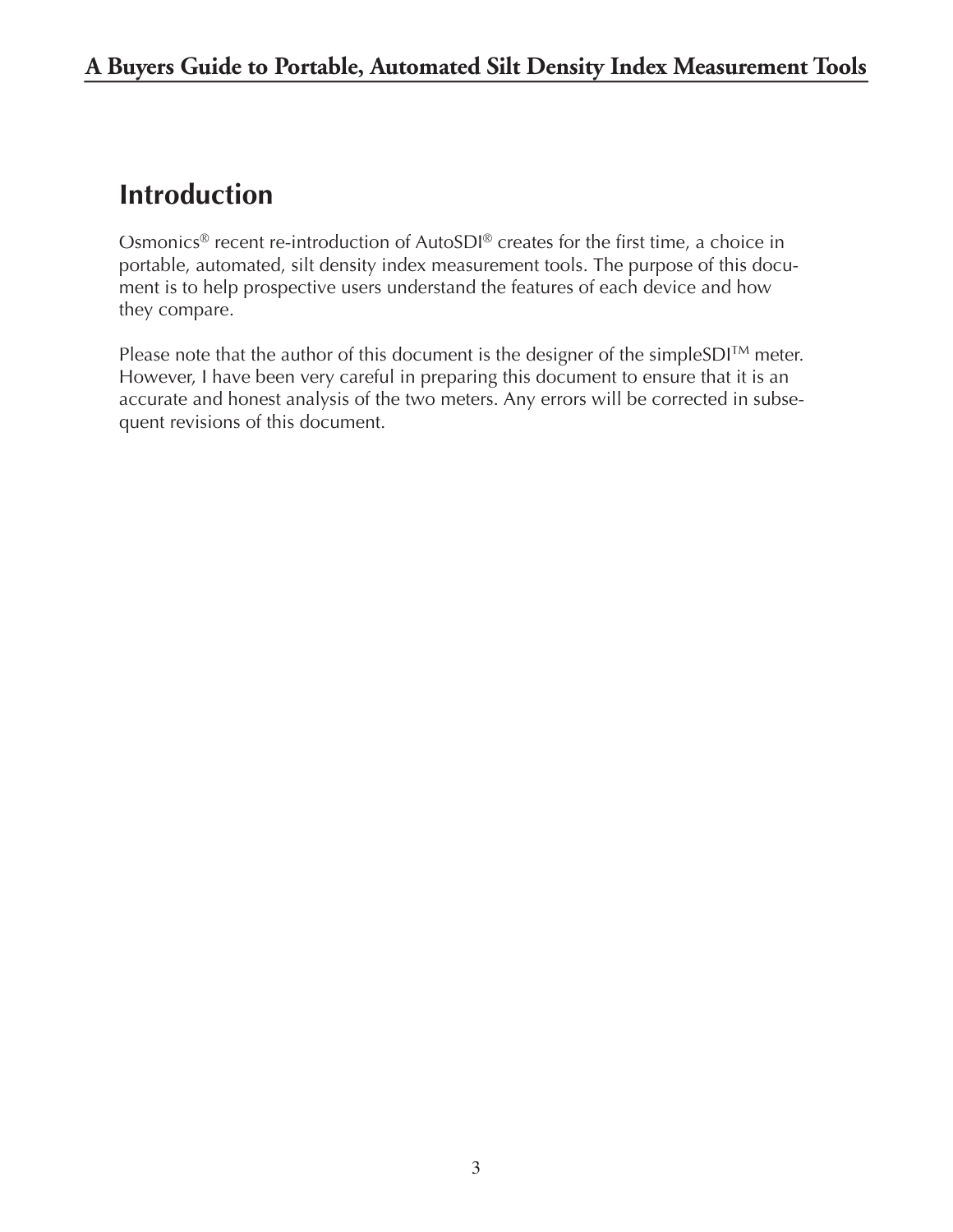### *Features Comparison*

| <b>Auto SDI®</b>                                                                                                                                                                                                                                                                                                    | simpleSDI™                                                                                                                                                                                                                                                                               |  |  |
|---------------------------------------------------------------------------------------------------------------------------------------------------------------------------------------------------------------------------------------------------------------------------------------------------------------------|------------------------------------------------------------------------------------------------------------------------------------------------------------------------------------------------------------------------------------------------------------------------------------------|--|--|
| <b>In-Field flow calibration</b>                                                                                                                                                                                                                                                                                    | In-Field flow calibration.                                                                                                                                                                                                                                                               |  |  |
|                                                                                                                                                                                                                                                                                                                     | simpleSDI™ offers an inexpensive flow control kit<br>to make field calibration easier by automatically<br>setting the calibration flow rate.                                                                                                                                             |  |  |
| No tools required.                                                                                                                                                                                                                                                                                                  | No tools required.                                                                                                                                                                                                                                                                       |  |  |
| For the most part this is true. However, the<br>pressure regulator used in AutoSDI® often requires<br>a screwdriver, pliers or wrench to adjust.                                                                                                                                                                    | Enough said.                                                                                                                                                                                                                                                                             |  |  |
| <b>Push-button operation.</b>                                                                                                                                                                                                                                                                                       | Push button and one valve operation.                                                                                                                                                                                                                                                     |  |  |
| AutoSDI <sup>®'</sup> s push button operation is actually a<br>step backwards in convenience. The push button<br>opens the solenoid valve and starts the test.<br>Setting up the meter requires multiple starts and<br>stops in order to flush, install the filter and adjust<br>the test pressure.                 | With simpleSDI™, setup, flushing, calibration<br>and shutdown are made much easier by using a<br>valve to control the water flow. Starting a test is a<br>push-button-open valve operation. The test begins<br>automatically when flow is detected.                                      |  |  |
| Turn it on and walk away                                                                                                                                                                                                                                                                                            | Turn it on and walk away                                                                                                                                                                                                                                                                 |  |  |
| With either meter, best results are obtained if you<br>monitor and adjust the pressure during the first 5<br>minutes of the test when the rate of plugging is<br>highest. If you don't monitor AutoSDI, especially<br>on high SDI waters, you'll return to find an error<br>message instead of a meaningful result. | With either meter, best results are obtained if you<br>monitor and adjust the pressure during the first 5<br>minutes of the test when the rate of plugging is<br>highest. Whether you monitor the meter or not,<br>simpleSDI will return meaningful results, even on<br>high SDI waters. |  |  |
| <b>Lightweight and portable</b>                                                                                                                                                                                                                                                                                     | Lightweight and fully portable.                                                                                                                                                                                                                                                          |  |  |
| AutoSDI <sup>®'</sup> s portability is limited by the<br>requirement that it must be plugged into a 110 or<br>220VAC for operation. Finding a source of power<br>on many RO skids can be challenging.                                                                                                               | simpleSDI™ is battery powered for total portability.<br>Tests can be conducted anywhere at any time<br>without the hassle of finding an electrical<br>connection.                                                                                                                        |  |  |
| <b>Rugged carrying case</b>                                                                                                                                                                                                                                                                                         | <b>Rugged carrying case</b>                                                                                                                                                                                                                                                              |  |  |
| The AutoSDI® carrying case is in-fact relatively<br>flimsy. Constructed of .050" ABS, the case flexes<br>readily and is somewhat brittle.                                                                                                                                                                           | The simpleSDI™ case is truly rugged. Molded from<br>durable polyethylene it features a wall thickness of<br>.200" to .240". The case is virtually crush-proof. It<br>easily stands up to the rigors of field use.                                                                        |  |  |

Features based on Osmonics® literature P/N 1201696 Rev B

#### **The following features are the same for both meters.**

- Built to ASTM D 4189-95
- Audible alert with silence mode
- Repeatability within 0.2 SDI units.
- LCD display
- Results remain on-screen until reset.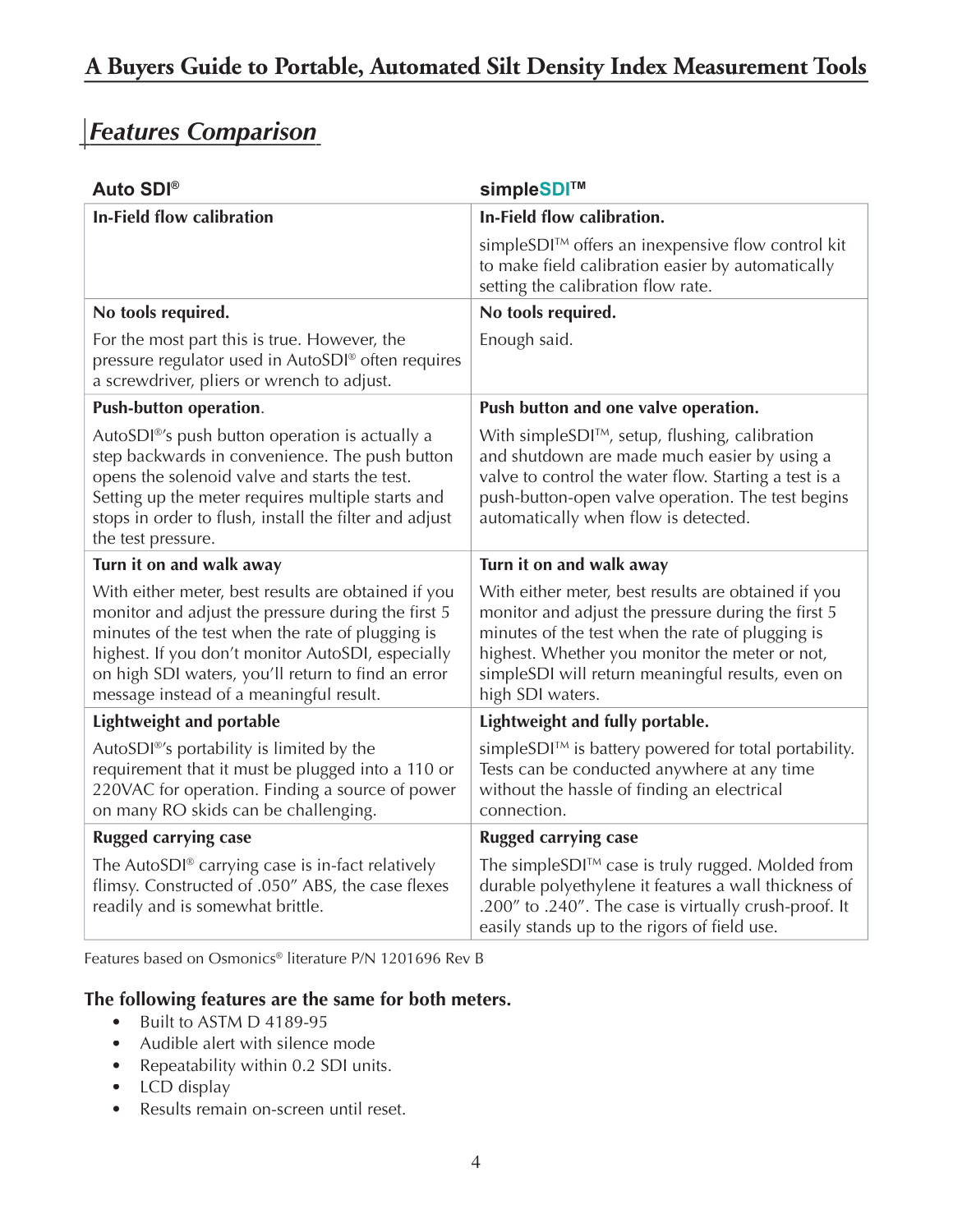# **Mechanical-Electrical Construction**

| <b>Electrical Construction/</b> | <b>Poorly Sealed, Non-Serviceable</b>                                                                                                                                                                                                                                                                                  | <b>Sealed/Modular Easily</b>                                                                                                                                                                                                                                  |  |
|---------------------------------|------------------------------------------------------------------------------------------------------------------------------------------------------------------------------------------------------------------------------------------------------------------------------------------------------------------------|---------------------------------------------------------------------------------------------------------------------------------------------------------------------------------------------------------------------------------------------------------------|--|
| Servicability                   | <b>Electronics</b>                                                                                                                                                                                                                                                                                                     | <b>Serviceable Electronics</b>                                                                                                                                                                                                                                |  |
|                                 | The electronics are housed<br>behind the overlay in the top<br>half of the unit. The flimsy<br>plastic of the case coupled<br>with the large area to be sealed<br>caused numerous failures from<br>water intrusion in the original<br>AutoSDI unit. The electronics<br>cannot be repaired or replaced<br>in the field. | The electronics are housed in a<br>dedicated, sealed enclosure with<br>an external sealed watertight<br>connector. If necessary, the<br>electronics assembly can be<br>replaced in less than a minute.                                                        |  |
| <b>Mechanical Construction/</b> | <b>Unitized-Non Serviceable</b>                                                                                                                                                                                                                                                                                        | <b>Modular, Easily-Serviceable</b>                                                                                                                                                                                                                            |  |
| Serviceability                  | <b>Construction</b>                                                                                                                                                                                                                                                                                                    | <b>Construction</b>                                                                                                                                                                                                                                           |  |
|                                 | The hydraulic components are<br>located below the panel in the<br>base of the unit. Removing the<br>panel is very difficult. Below the<br>panel some of the components<br>are secured with adhesives<br>instead of fasteners. Field repairs<br>are very difficult.                                                     | The hydraulic components are<br>located below the panel in the<br>base of the unit. The panel is<br>easily removable. All of the<br>components are secured with<br>reusable fasteners making it<br>easy to remove and replacement<br>components as necessary. |  |